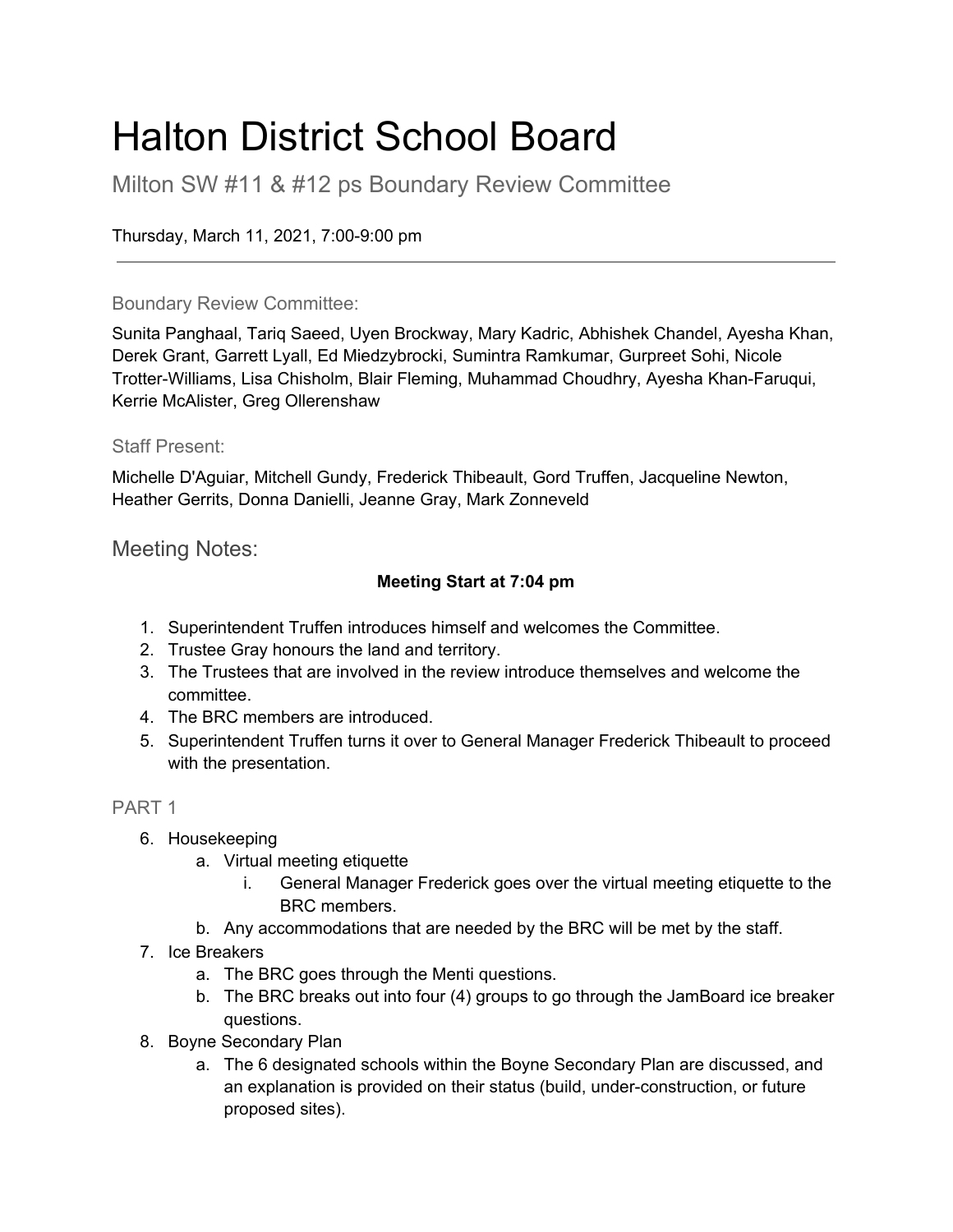- 9. School Boundary Review
	- a. Enabling Board Resolution is presented:
		- i. Be it resolved that the Halton District School Board direct staff to commence a school boundary review for the new Milton #11 ps and Milton #12 ps, which will include schools south of Derry Road in ERA 120 and ERA 121, and the whole of ERA 127 and rural areas south of Britannia; with an expected completion date of no later than June 2021.
	- b. Purpose of the Boundary is presented:
		- i. to BRC, which is to define new boundaries for the two (2) new schools, namely Milton #11 and Milton #12. Both schools are anticipated to open by September 2022.
	- c. Administrative Procedure
		- i. The BRC goes over the mandate and norms of the BRC.
		- ii. Currently in step 5 in the administrative procedure.
		- iii. Timelines are presented to BRC
		- iv. Communication platforms
			- 1. Website and email provide links to documents from the meetings as well as notes from each meeting.
			- 2. Synermail communication
- 10. Virtual Meeting 101: An overview of the engagement tools and information packages were presented to the BRC.
	- a. Engagement tools identified and discussed with the group.
	- b. Commonly used terms are presented, and made available through Google drives.
	- c. 48 hours in advance the materials will be made available to the BRC through the Google drive.
	- d. Zone Maps
		- i. Areas that have been broken up into zones to make mapping online and situating oneself with the BRC easier for discussing boundary changes, questions, or new option development (among others).
	- e. Option Maps
		- i. The Standard option map is presented, as well as an overview of key elements, such as: colored zones that represent elementary boundaries; and a colored outline representing secondary boundaries; and zones overlaid on both above mentioned layers.
	- f. Option Sheets
		- i. The option sheets will be in Google sheet and PDF format.
		- ii. Sheet tabs and their contents explained:
			- 1. Transitions How we are going to implement the boundary
			- 2. Discussion points Planning notes or other points to consider
			- 3. Print Printing the document.
		- iii. Frederick Thibeault provides an overview of how to read the projections sheets, and their various components: